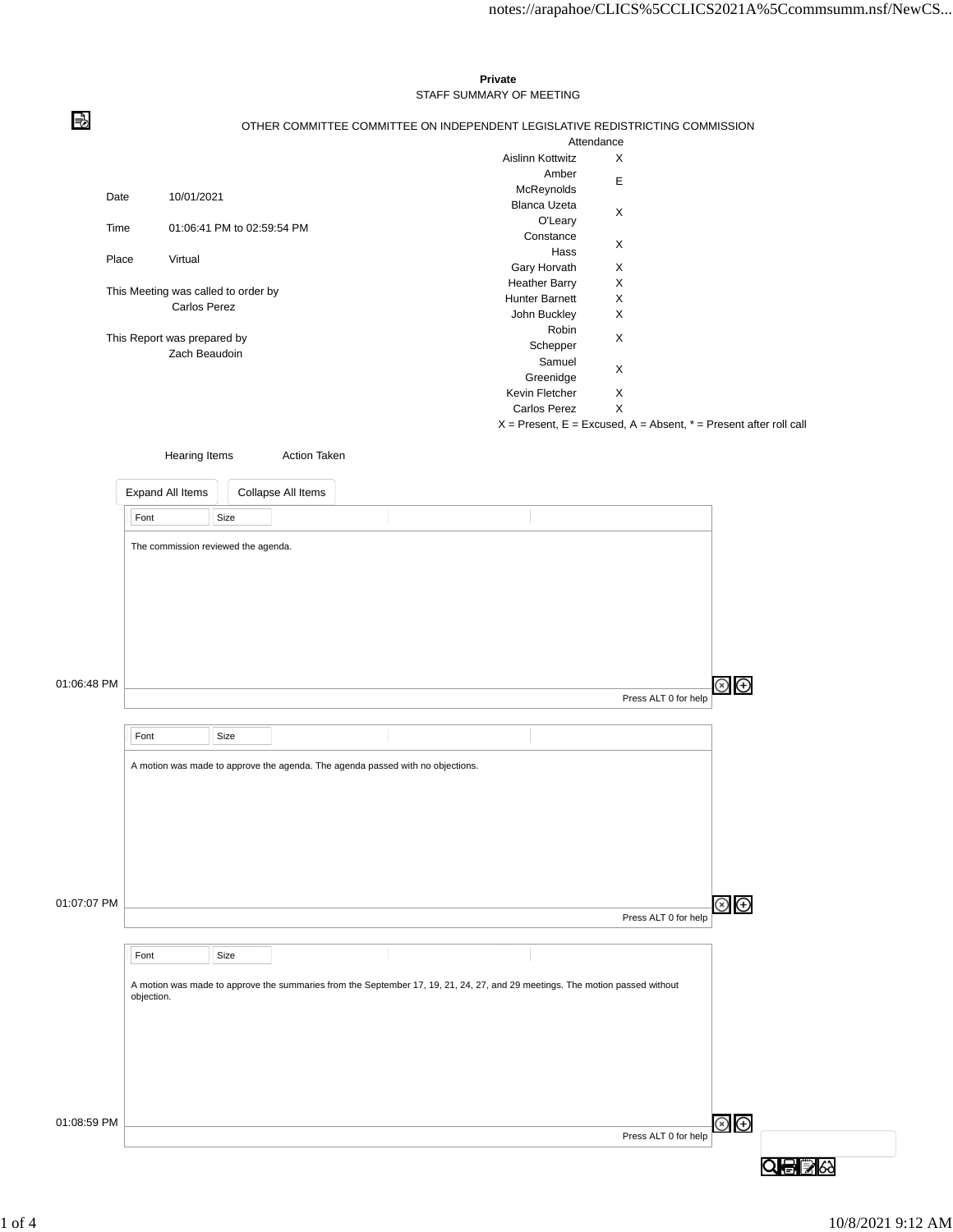|             | Font                      | Size |                                                                       |  |                      |                |
|-------------|---------------------------|------|-----------------------------------------------------------------------|--|----------------------|----------------|
|             |                           |      | The commission discussed the commission calendar.                     |  |                      |                |
|             |                           |      |                                                                       |  |                      |                |
|             |                           |      |                                                                       |  |                      |                |
|             |                           |      |                                                                       |  |                      |                |
|             |                           |      |                                                                       |  |                      |                |
|             |                           |      |                                                                       |  |                      |                |
| 01:10:38 PM |                           |      |                                                                       |  |                      | $\circledast$  |
|             |                           |      |                                                                       |  | Press ALT 0 for help |                |
|             | Font                      | Size |                                                                       |  |                      |                |
|             |                           |      |                                                                       |  |                      |                |
|             |                           |      | The commission discussed their plan for voting on maps.               |  |                      |                |
|             |                           |      |                                                                       |  |                      |                |
|             |                           |      |                                                                       |  |                      |                |
|             |                           |      |                                                                       |  |                      |                |
|             |                           |      |                                                                       |  |                      |                |
|             |                           |      |                                                                       |  |                      |                |
| 01:11:26 PM |                           |      |                                                                       |  | Press ALT 0 for help | $\circledcirc$ |
|             |                           |      |                                                                       |  |                      |                |
|             | Font                      | Size |                                                                       |  |                      |                |
|             |                           |      | Commissioners continued their discussion for voting on plans.         |  |                      |                |
|             |                           |      |                                                                       |  |                      |                |
|             |                           |      |                                                                       |  |                      |                |
|             |                           |      |                                                                       |  |                      |                |
|             |                           |      |                                                                       |  |                      |                |
|             |                           |      |                                                                       |  |                      |                |
| 01:36:10 PM |                           |      |                                                                       |  |                      | $\circledast$  |
|             |                           |      |                                                                       |  | Press ALT 0 for help |                |
|             | Font                      | Size |                                                                       |  |                      |                |
|             |                           |      |                                                                       |  |                      |                |
|             | The discussion continued. |      |                                                                       |  |                      |                |
|             |                           |      |                                                                       |  |                      |                |
|             |                           |      |                                                                       |  |                      |                |
|             |                           |      |                                                                       |  |                      |                |
|             |                           |      |                                                                       |  |                      |                |
|             |                           |      |                                                                       |  |                      |                |
| 02:06:45 PM |                           |      |                                                                       |  | Press ALT 0 for help | $\circledast$  |
|             |                           |      |                                                                       |  |                      |                |
|             | Font                      | Size |                                                                       |  |                      |                |
|             |                           |      | The commission moved on to the presentation of commissioner requests. |  |                      |                |
|             |                           |      |                                                                       |  |                      |                |
|             |                           |      |                                                                       |  |                      |                |
|             |                           |      |                                                                       |  |                      |                |
|             |                           |      |                                                                       |  |                      |                |
|             |                           |      |                                                                       |  |                      |                |
| 02:13:48 PM |                           |      |                                                                       |  |                      | $\circledcirc$ |
|             |                           |      |                                                                       |  | Press ALT 0 for help |                |
|             |                           |      |                                                                       |  |                      |                |
|             |                           |      |                                                                       |  |                      | Q⊜B≫           |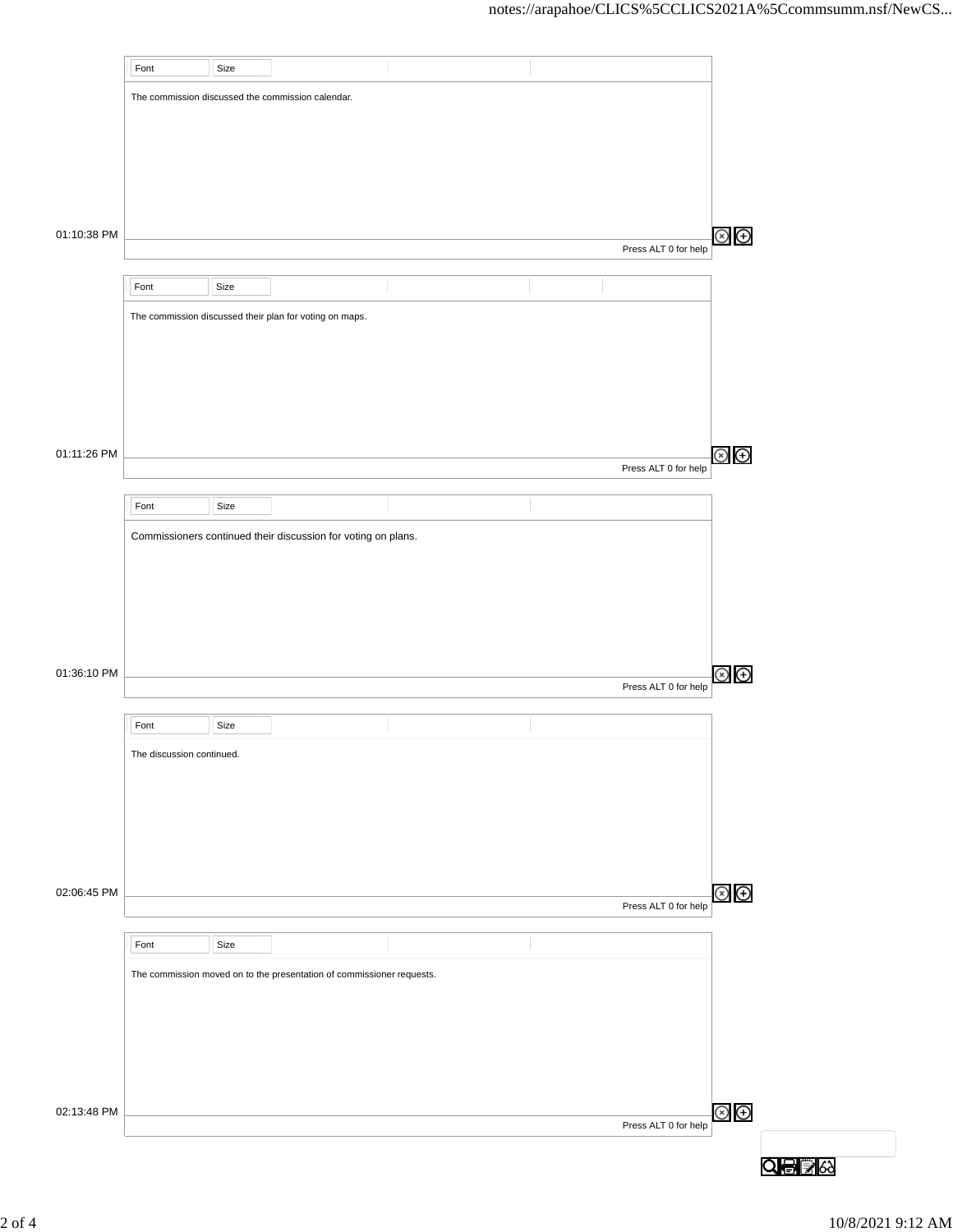|                            | Font                                                   | Size |                                                                         |                                                                                                                                                                                                                                                                            |  |                                                                                                                                          |  |  |  |  |
|----------------------------|--------------------------------------------------------|------|-------------------------------------------------------------------------|----------------------------------------------------------------------------------------------------------------------------------------------------------------------------------------------------------------------------------------------------------------------------|--|------------------------------------------------------------------------------------------------------------------------------------------|--|--|--|--|
|                            |                                                        |      |                                                                         |                                                                                                                                                                                                                                                                            |  |                                                                                                                                          |  |  |  |  |
|                            | Commissioner Fletcher accepted his request from staff. |      |                                                                         |                                                                                                                                                                                                                                                                            |  |                                                                                                                                          |  |  |  |  |
|                            |                                                        |      |                                                                         |                                                                                                                                                                                                                                                                            |  |                                                                                                                                          |  |  |  |  |
|                            |                                                        |      |                                                                         |                                                                                                                                                                                                                                                                            |  |                                                                                                                                          |  |  |  |  |
|                            |                                                        |      |                                                                         |                                                                                                                                                                                                                                                                            |  |                                                                                                                                          |  |  |  |  |
|                            |                                                        |      |                                                                         |                                                                                                                                                                                                                                                                            |  |                                                                                                                                          |  |  |  |  |
|                            |                                                        |      |                                                                         |                                                                                                                                                                                                                                                                            |  |                                                                                                                                          |  |  |  |  |
| 02:14:45 PM                |                                                        |      |                                                                         |                                                                                                                                                                                                                                                                            |  |                                                                                                                                          |  |  |  |  |
|                            |                                                        |      |                                                                         |                                                                                                                                                                                                                                                                            |  | Press ALT 0 for help                                                                                                                     |  |  |  |  |
|                            | Font                                                   | Size |                                                                         |                                                                                                                                                                                                                                                                            |  |                                                                                                                                          |  |  |  |  |
|                            |                                                        |      |                                                                         |                                                                                                                                                                                                                                                                            |  |                                                                                                                                          |  |  |  |  |
|                            |                                                        |      |                                                                         | The commission moved on to the public hearing for commissioners to request plans and amendments.                                                                                                                                                                           |  |                                                                                                                                          |  |  |  |  |
|                            |                                                        |      |                                                                         |                                                                                                                                                                                                                                                                            |  |                                                                                                                                          |  |  |  |  |
|                            |                                                        |      |                                                                         |                                                                                                                                                                                                                                                                            |  |                                                                                                                                          |  |  |  |  |
|                            |                                                        |      |                                                                         |                                                                                                                                                                                                                                                                            |  |                                                                                                                                          |  |  |  |  |
|                            |                                                        |      |                                                                         |                                                                                                                                                                                                                                                                            |  |                                                                                                                                          |  |  |  |  |
|                            |                                                        |      |                                                                         |                                                                                                                                                                                                                                                                            |  |                                                                                                                                          |  |  |  |  |
| 02:30:01 PM                |                                                        |      |                                                                         |                                                                                                                                                                                                                                                                            |  |                                                                                                                                          |  |  |  |  |
|                            |                                                        |      |                                                                         |                                                                                                                                                                                                                                                                            |  | Press ALT 0 for help                                                                                                                     |  |  |  |  |
|                            |                                                        |      |                                                                         |                                                                                                                                                                                                                                                                            |  |                                                                                                                                          |  |  |  |  |
|                            | Font                                                   | Size |                                                                         |                                                                                                                                                                                                                                                                            |  |                                                                                                                                          |  |  |  |  |
|                            |                                                        |      |                                                                         |                                                                                                                                                                                                                                                                            |  | Commissioners Aislinn Kottwitz, Kevin Fletcher, Gary Horvath, Constance Hass, and Hunter Barnett requested that nonpartisan staff draft  |  |  |  |  |
|                            |                                                        |      |                                                                         | an additional plan to review an alternative way to draw house map according to constitutional requirements, public testimony and                                                                                                                                           |  |                                                                                                                                          |  |  |  |  |
|                            | communities of interest.                               |      |                                                                         |                                                                                                                                                                                                                                                                            |  |                                                                                                                                          |  |  |  |  |
|                            |                                                        |      |                                                                         |                                                                                                                                                                                                                                                                            |  |                                                                                                                                          |  |  |  |  |
|                            |                                                        |      |                                                                         |                                                                                                                                                                                                                                                                            |  |                                                                                                                                          |  |  |  |  |
|                            |                                                        |      |                                                                         |                                                                                                                                                                                                                                                                            |  |                                                                                                                                          |  |  |  |  |
|                            |                                                        |      |                                                                         |                                                                                                                                                                                                                                                                            |  |                                                                                                                                          |  |  |  |  |
|                            |                                                        |      |                                                                         |                                                                                                                                                                                                                                                                            |  |                                                                                                                                          |  |  |  |  |
|                            |                                                        |      |                                                                         |                                                                                                                                                                                                                                                                            |  |                                                                                                                                          |  |  |  |  |
|                            |                                                        |      |                                                                         |                                                                                                                                                                                                                                                                            |  | Press ALT 0 for help                                                                                                                     |  |  |  |  |
|                            |                                                        |      |                                                                         |                                                                                                                                                                                                                                                                            |  |                                                                                                                                          |  |  |  |  |
|                            | Font                                                   | Size |                                                                         |                                                                                                                                                                                                                                                                            |  |                                                                                                                                          |  |  |  |  |
|                            |                                                        |      |                                                                         |                                                                                                                                                                                                                                                                            |  |                                                                                                                                          |  |  |  |  |
|                            |                                                        |      |                                                                         | Commissioner Samuel Greenidge requested that nonpartisan staff draft a regional house plan for a pair of districts covering the whole<br>communities of Longmont, Firestone, Frederick, Dacono, and Erie matching the map titled "Proposal for HD 11 and 46 Greenidge" and |  |                                                                                                                                          |  |  |  |  |
|                            | alterations are needed to the submitted plan.          |      |                                                                         | submitted to the redistricting portal. This request is for the purpose of generating reports and placing the proposal before the public, no                                                                                                                                |  |                                                                                                                                          |  |  |  |  |
|                            |                                                        |      |                                                                         |                                                                                                                                                                                                                                                                            |  |                                                                                                                                          |  |  |  |  |
|                            |                                                        |      |                                                                         |                                                                                                                                                                                                                                                                            |  |                                                                                                                                          |  |  |  |  |
|                            |                                                        |      |                                                                         |                                                                                                                                                                                                                                                                            |  |                                                                                                                                          |  |  |  |  |
|                            |                                                        |      |                                                                         |                                                                                                                                                                                                                                                                            |  |                                                                                                                                          |  |  |  |  |
|                            |                                                        |      |                                                                         |                                                                                                                                                                                                                                                                            |  |                                                                                                                                          |  |  |  |  |
| 02:32:46 PM<br>02:39:18 PM |                                                        |      |                                                                         |                                                                                                                                                                                                                                                                            |  | Press ALT 0 for help                                                                                                                     |  |  |  |  |
|                            |                                                        |      |                                                                         |                                                                                                                                                                                                                                                                            |  |                                                                                                                                          |  |  |  |  |
|                            | Font                                                   | Size |                                                                         |                                                                                                                                                                                                                                                                            |  |                                                                                                                                          |  |  |  |  |
|                            |                                                        |      |                                                                         |                                                                                                                                                                                                                                                                            |  |                                                                                                                                          |  |  |  |  |
|                            |                                                        |      |                                                                         | additional plan to: Staff Map 2 and supersedes SP.005, which was requested on September 24. The additional plan titled "Coalition Plan                                                                                                                                     |  | Commissioners Hunter Barnett, Kevin Fletcher, Connie Hass, Gary Horvath, and Aislinn Kottwitz, requested that nonpartisan staff draft an |  |  |  |  |
|                            |                                                        |      | CO 2021 State Senate v4 10.01.21" can be found via Dave's Redistricting |                                                                                                                                                                                                                                                                            |  |                                                                                                                                          |  |  |  |  |
|                            |                                                        |      |                                                                         |                                                                                                                                                                                                                                                                            |  |                                                                                                                                          |  |  |  |  |
|                            |                                                        |      |                                                                         |                                                                                                                                                                                                                                                                            |  |                                                                                                                                          |  |  |  |  |
|                            |                                                        |      |                                                                         |                                                                                                                                                                                                                                                                            |  |                                                                                                                                          |  |  |  |  |
|                            |                                                        |      |                                                                         |                                                                                                                                                                                                                                                                            |  |                                                                                                                                          |  |  |  |  |
|                            |                                                        |      |                                                                         |                                                                                                                                                                                                                                                                            |  |                                                                                                                                          |  |  |  |  |
|                            |                                                        |      |                                                                         |                                                                                                                                                                                                                                                                            |  | Press ALT 0 for help                                                                                                                     |  |  |  |  |
| 02:42:50 PM                |                                                        |      |                                                                         |                                                                                                                                                                                                                                                                            |  |                                                                                                                                          |  |  |  |  |